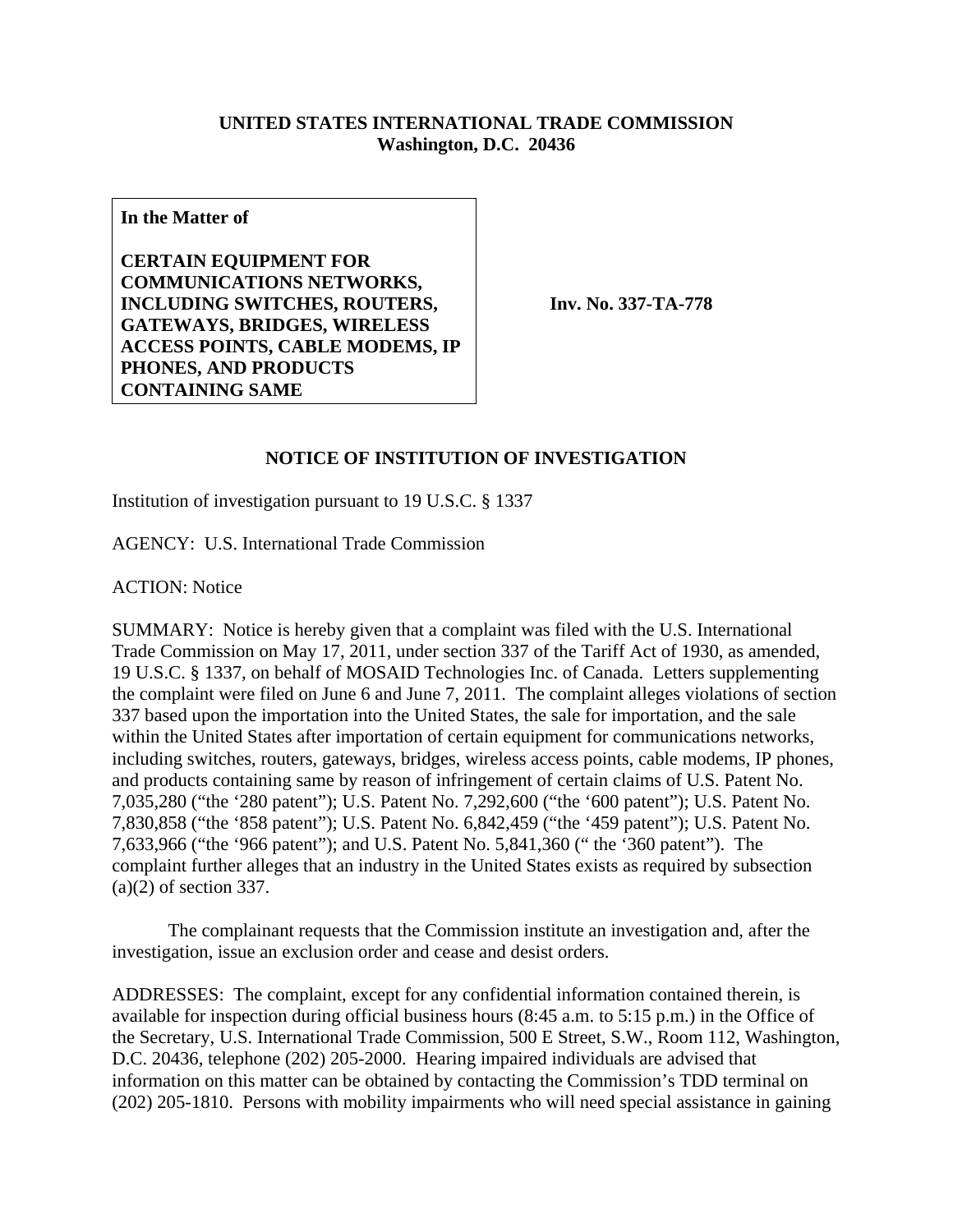access to the Commission should contact the Office of the Secretary at (202) 205-2000. General information concerning the Commission may also be obtained by accessing its internet server at http://www.usitc.gov. The public record for this investigation may be viewed on the Commission's electronic docket (EDIS) at http://edis.usitc.gov.

FOR FURTHER INFORMATION CONTACT: The Office of Unfair Import Investigations, U.S. International Trade Commission, telephone 202-205-2560.

AUTHORITY: The authority for institution of this investigation is contained in section 337 of the Tariff Act of 1930, as amended, and in section 210.10 of the Commission's Rules of Practice and Procedure, 19 C.F.R. § 210.10 (2011).

SCOPE OF INVESTIGATION: Having considered the complaint, the U.S. International Trade Commission, on June 15, 2011, ORDERED THAT –

 (1) Pursuant to subsection (b) of section 337 of the Tariff Act of 1930, as amended, an investigation be instituted to determine whether there is a violation of subsection  $(a)(1)(B)$  of section 337 in the importation into the United States, the sale for importation, or the sale within the United States after importation of certain equipment for communications networks, including switches, routers, gateways, bridges, wireless access points, cable modems, IP phones, and products containing same that infringe one or more of claims 1, 5, 9, 11-13, 15, 18, 19, 23, 27, 30, 31, 36, 43, 45, 46, and 51 of the '280 patent; claims 12, 13, 17, 18, 44-46, 50-53, 57, 58, 83, and 139 of the '600 patent; claims 34-39, 111-114, 118, 120-131 of the '858 patent; claims 15-17 and 20-25 of the '459 patent; claims 1, 3, 5, 6, and 9 of the '966 patent; and claims 1, 6, and 9 of the '360 patent, and whether an industry in the United States exists as required by subsection  $(a)(2)$  of section 337;

 (2) For the purpose of the investigation so instituted, the following are hereby named as parties upon which this notice of investigation shall be served:

(a) The complainant is:

 MOSAID Technologies Inc. 11 Hines Road, Suite 203 Ottawa, ON K2K 2X1 Canada

 (b) The respondents are the following entities alleged to be in violation of section 337, and are the parties upon which the complaint is to be served:

> Cisco Systems, Inc. 170 West Tasman Drive San Jose, CA 95134-1706